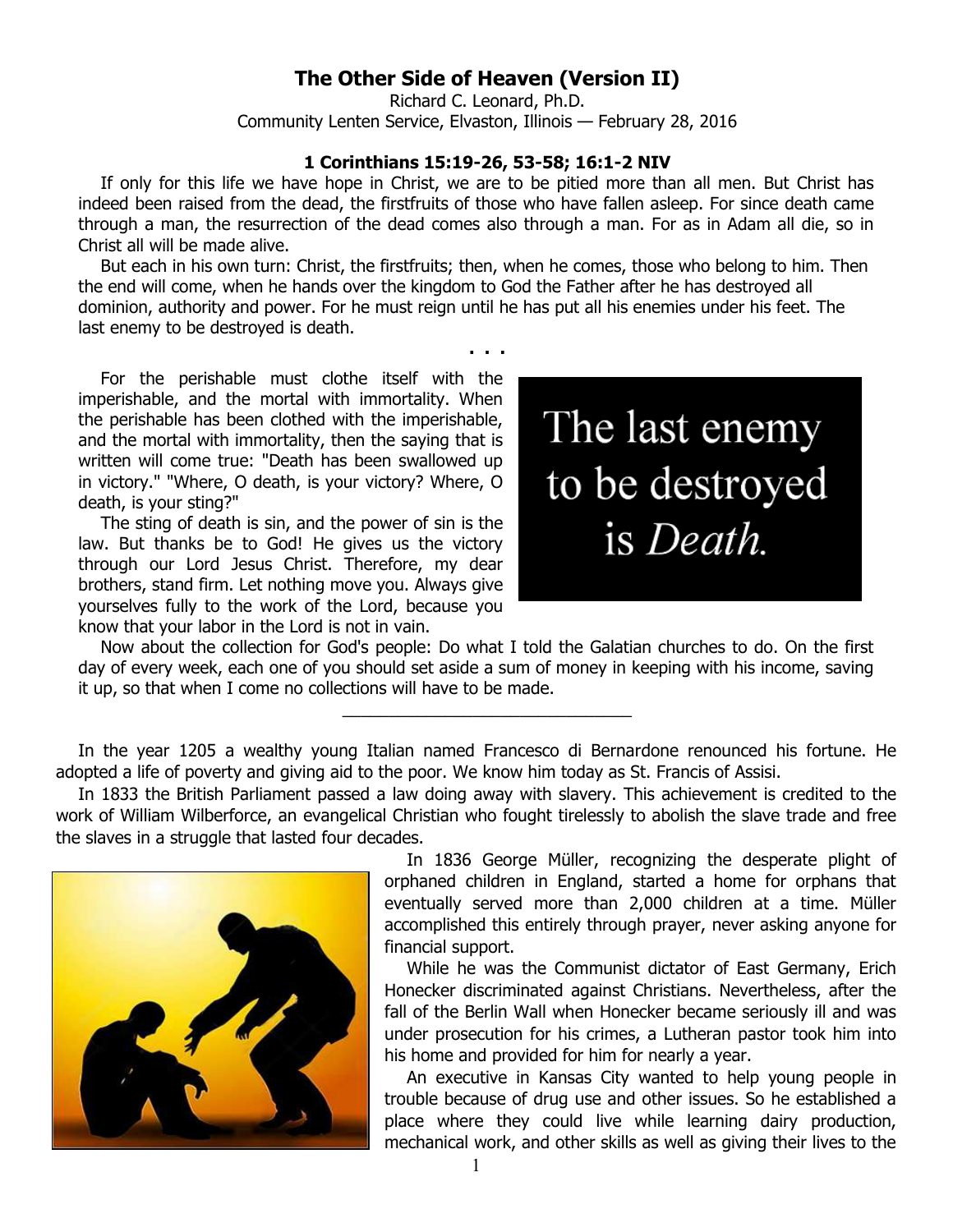Lord. Today Heartland, in Missouri, has helped hundreds of men and women to a better life.

A Christian businessman in Wheaton, Illinois, saw that people coming out of prison had trouble finding employment. So he and a partner started the Second Chance Coffee Company that hires former inmates to produce high-end coffee blends, now marketed in the Chicago area under the brand name "I Have a Bean." (The businessman, by the way, is our son, Peter Leonard.)

A group of churches in Hamilton, Illinois, devote their Lenten service offerings to providing for a community food pantry that serves people in need within the local school district.

Why did any of these Christian people do any of these things? If we're just going to heaven when this life is over, why not forget the problems of a sinful, dying world instead of trying to make life better for other people?

The answer is found in two verses from the lesson we read from Paul's first letter to the Corinthians: "But in fact Christ has been raised from the dead, the first fruits of those who have fallen asleep. . . . Therefore, my beloved brethren, be steadfast, immovable, always abounding in the work of the Lord, knowing that in the Lord your labor is not in vain" (1 Corinthians 15:20, 58 RSV). And let me add a third verse of Scripture we repeat each Sunday in many of our churches: "Thy kingdom come, thy will be done on earth as it is in heaven."

We understand that the resurrection of Jesus from the dead opens up to us the promise of life beyond this plane of existence, life in heaven with Jesus. Indeed, Christians often talk about going to heaven as "going home." "This world is not my home," people say, "I'm only passing through." Many of our favorite old songs reflect this sentiment. But if heaven is the end of our journey — if there's nothing on "the other side of heaven" —why be concerned about helping the poor, or freeing the slaves, or providing for orphans, or caring for your former enemy in his illness? Why bother to help drug addicts or people with a criminal record get a new start in life? What's the point of providing food for our needy neighbors? If this sorry old world is doomed to

"Therefore, my beloved brethren, be steadfast, immovable, always abounding in the work of the Lord, knowing that in the Lord your labor is not in vain."

-- 1 Corinthians 15:58

destruction anyway, and the only hope anyone has is to escape to heaven, why do anything to make it better? Isn't that just rearranging the deck chairs on the Titanic? If the resurrection of Jesus from the dead is just a ticket to heaven, like a "get out of jail free" card in Monopoly, and if we're just going to leave this earth behind forever and God is going to throw it into the trash heap —then isn't our labor *here* in the Lord really in vain, after all?

Obviously, you and I know better than to suggest that. We know that Jesus has saved us not only for heaven, but also — as the apostle Paul says — that we've been "created in Christ Jesus for good works, which God prepared beforehand, that we should walk in them" (Ephesians 2:10). And those "good works," through which we do our best to bless others and improve our world, aren't just so we can make ourselves look better and maybe earn a gold star or a merit badge from God or a one-way ticket to paradise. No, they're part of a plan God has for his creation — a plan he has laid out in Scripture from beginning to end. The good works that we do are *building toward the day of resurrection*, when God will restore his creation to its original goodness, destroy death, and raise his people up in their incorruptible body. Our permanent home isn't going to be in heaven, but *in the renewed creation* when earth and heaven become one. We see that in the very last pages of the Bible, where the holy city comes down out of heaven to earth: tears are wiped away, death and sadness and pain are ended, and everything is made new (see Revelation 21:1-4). In the end the holy city, the coming together of heaven and earth, is where God's plan is headed, and where we are headed  $-$  on *the* other side of heaven.

The Bible is divided into two parts: the problem, and the solution. The problem develops in Genesis 1 through 11, where by turning away from God people defaced the good world he created. The solution begins in Genesis 12, where God calls Abraham to begin a new family that will bless all nations of the earth. Through Jesus — his life, death, and resurrection from the dead —you and I have been brought into that family to be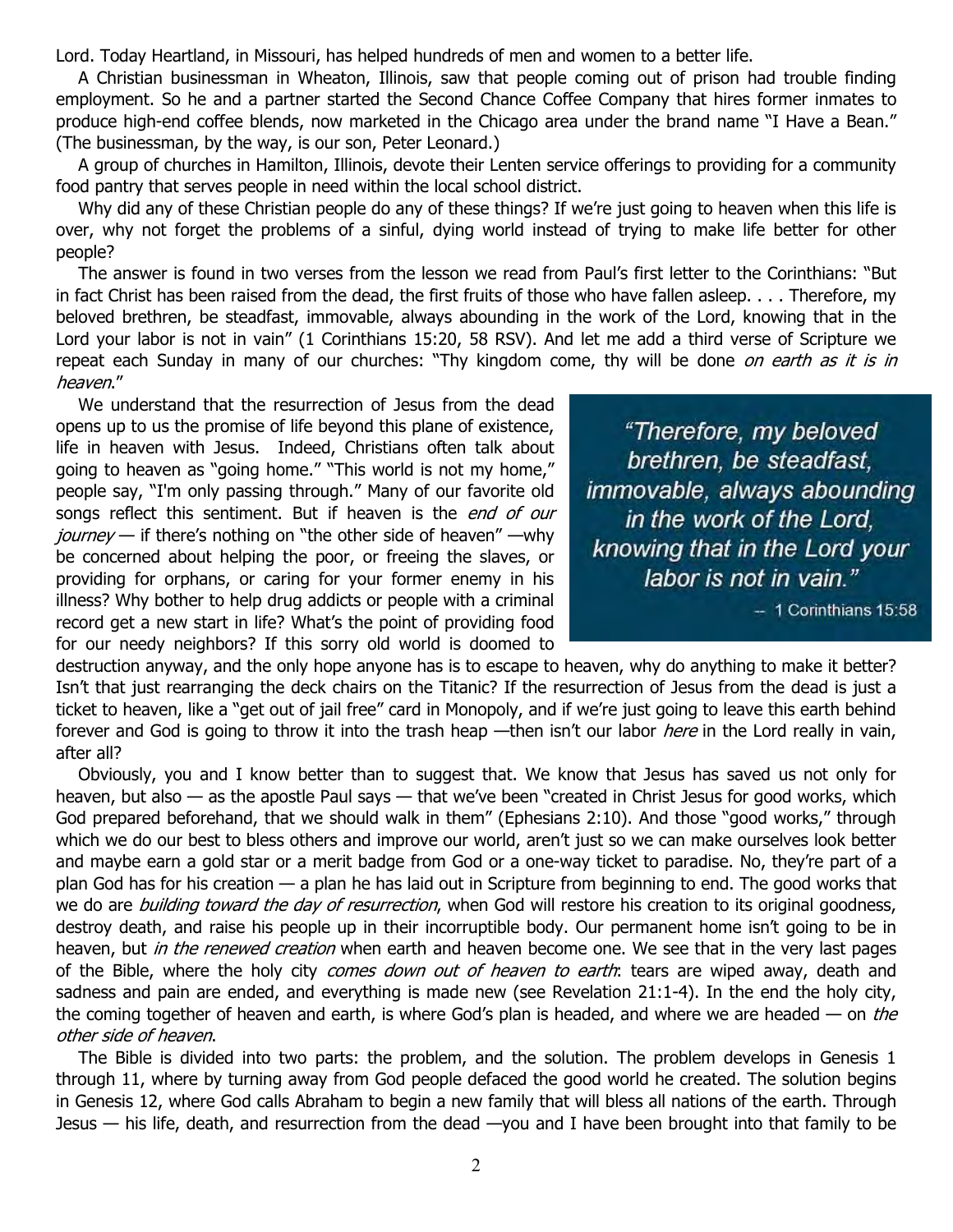partners with God in his project of restoring the creation. God loves the world — that's in John 3:16 —and he won't abandon this wounded, damaged creation that's crying out for rescue from sin and death. Through Messiah Jesus, and those who belong to him, the Father is responding to that cry.

As the Apostle Paul puts it in Romans 8: "The creation waits with eager longing for the revealing of the sons of God . . . because the creation itself will be set free from its bondage to decay and obtain the glorious liberty of the children of God" (Romans 8:19, 21 RSV). This universe will be delivered from the *entropy* that allows things to degenerate and break down. God is materialistic, he cares about all this "stuff" he has made, and he won't let it go to rack and ruin. To rescue it, he sent his Son as a physical, flesh-and-blood man, and Jesus' resurrection is the beginning of the redemption of this physical universe. Some would-be Christians in the second and third centuries didn't believe this; they taught that Jesus only *appeared* to be a man, that really he was a ghost-like figure who only cared about "spiritual" things. Those people were declared to be heretics, and we need to be careful we don't fall into that same false teaching.

So the new creation is already taking shape. Jesus' resurrection is the first evidence of it, and whoever belongs to Jesus already has a foothold in it. For as Paul says, in Romans 8:29, Christ has been raised as "the first-born among many brethren" (Romans 8:29). And in 2 Corinthians 5:17 he says, ei tis en christo, kaine ktisis: "if any one is in Christ, there is a new creation; the old has passed away, behold, the new has come."



 But what kind of body will we have in the resurrection, when God's final purpose for this earth is fulfilled? The Corinthian Christians to whom Paul wrote were asking that same question: "How are the dead raised? With what kind of body do they come?" His answer is this: "So will it be with the resurrection of the dead. The body that is sown is perishable, it is raised imperishable; it is sown in dishonor, it is raised in glory; it is sown in weakness, it is raised in power; it is sown a natural [or physical] body, it is raised a spiritual body. If there is a natural [or physical] body, there is also a spiritual body" (1 Corinthians 15:42-44 NIV).

Let's not be misled by those words "natural" and "spiritual" in the usual English translation. In fact, the words physical or natural don't occur here. The Greek expression is

soma psychikos, the "psyche-body," or "soul-body," or "self-body," and it's contrasted with the soma pneumatikos, the "spirit-body." The contrast isn't between a material body and an immaterial one, but between a body *animated* by our willful, sinful selves and a body *given life* by the Holy Spirit, the life of God. The body of our resurrection isn't a ghostly, ethereal body but a real flesh-and-blood body — yet one unlike the bodies we have now, because it's filled with the life of God.

Our resurrection body, the Scriptures tell us, will be like the body of the risen Jesus. Paul calls him the first-born of many who will *be like him*. And the apostle John echoes that thought: "Dear friends, now we are children of God, and what we will be has not yet been made known," he says. "But we know that when he appears, we shall be like him, for we shall see him as he is" (1 John 3:2).

When Jesus was raised from the dead he wasn't a disembodied spirit. He walked, he spoke, he ate, he prepared breakfast for his disciples, even invited them to touch him. He told his disciples, "Look at my hands and my feet. It is I myself! Touch me and see; a ghost does not have flesh and bones, as you see I have" (Luke 24:39). He was recognizable as the same Jesus they had known. But there was something different about him. He wasn't bound by the four dimensions of our

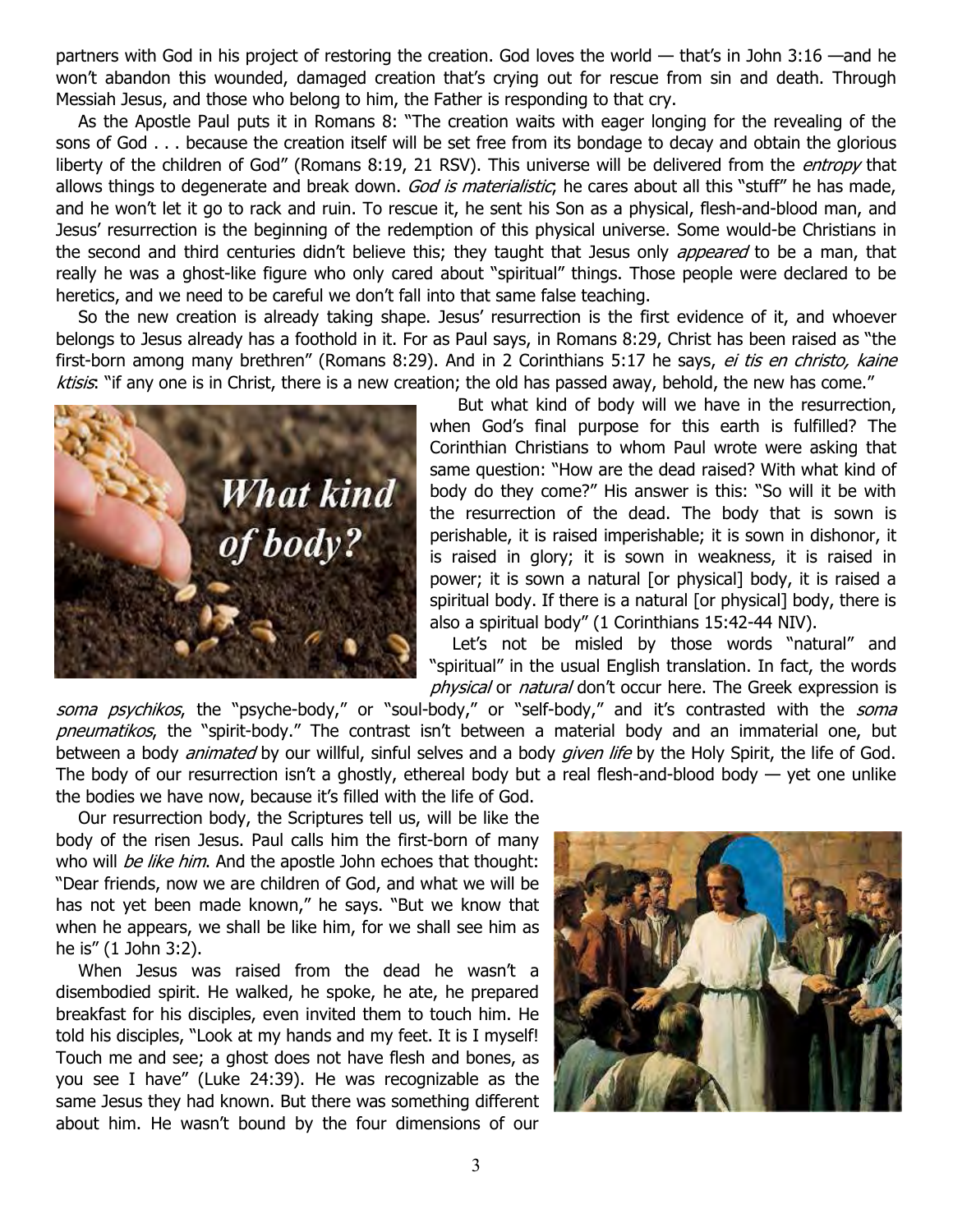space-time universe. He could appear in a closed room without opening the door; he could pass from their sight in a moment. In his resurrection Jesus has a body, and we will have a body too when that day comes. But it will be the "incorruptible" or "imperishable" body like that of the risen Lord himself.

Here's what the apostle Paul says about it in Philippians 3: "But our citizenship is in heaven. And we eagerly await a Savior from there, the Lord Jesus Christ, who, by the power that enables him to bring everything under his control, will transform our lowly bodies so that they will be like his glorious body" (Philippians 3:20- 21 NIV). Notice: our *citizenship* is in heaven; that's where the government of our life resides, with God in his space called heaven  $-$  but that's not where we enjoy the resurrection. Instead, Jesus comes from heaven to give us new bodies *here*. In 1 Thessalonians 4, Paul describes his coming this way:

For we believe that Jesus died and rose again, and so we believe that God will bring with Jesus those who have fallen asleep in him. According to the Lord's word, we tell you that we who are still alive, who are left until the coming of the Lord, will certainly not precede those who have fallen asleep. For the Lord himself will come down from heaven, with a loud command, with the voice of the archangel and with the trumpet call of God, and the dead in Christ will rise first. After that, we who are still alive and are left will be caught up together with them in the clouds to meet the Lord in the air. And so we will be with the Lord forever (1 Thessalonians 4:14-17).

The Christians of Philippi would have understood that picture Paul was painting for the believers in their nearby city of Thessalonica. Philippi was a Roman colony, familiar with how the Caesars ran their empire. When the emperor came to visit one of his cities, the people would go out to meet him and escort him into the city. Caesar wasn't coming to take them out of the city. He was coming to the city to do something important

there  $-$  to announce some grand building project that would benefit the citizens, or to judge cases too difficult for the local authorities. It would have been grossly impolite a "slap in the face"  $-$  to just wait for Caesar to show up; instead, the citizens would go out to welcome him, and return to the city with him. That's the image Paul is sketching. The Savior is coming from heaven, but not to take us back there; he's coming to establish his rule here, and to raise us up in our transformed bodies in the process. The scene of the resurrection isn't in heaven, but on the other side of heaven in the restored earth God has been working toward all along, the city coming "down" out of heaven in which he makes all things new, in which the Lord God and the Lamb dwell with the people of God.



What, then, is this place we call "heaven?" Strangely enough, the New Testament doesn't say much about it, because it's focused on *the other side of heaven*, the resurrection from the dead. So what happens when we die, if we don't "go to heaven?" The answer of Scripture seems to be, we  $do$  go to heaven  $-$  but we won't



be there forever! As one writer has quipped, "Heaven is important, but it's not the end of the world!"

Heaven, in the Bible, is simply  $God's space$  — wherever it shows up. Often we visualize heaven as being "up there," and we talk about heaven as though it's a realm removed from earth, somewhere up in the sky "away beyond the blue." When Yuri Gagarin, the first Russian cosmonaut, returned to earth the Soviet Premier, Nikita Khrushchev, triumphantly announced that there's no God because Gagarin didn't see him "up there." But that was just silly talk. Of course God and heaven aren't "up there," because the earth is a globe and "up there" is a different direction depending on whether you're in Alaska, or China, or Australia, or Illinois. But we still talk about heaven as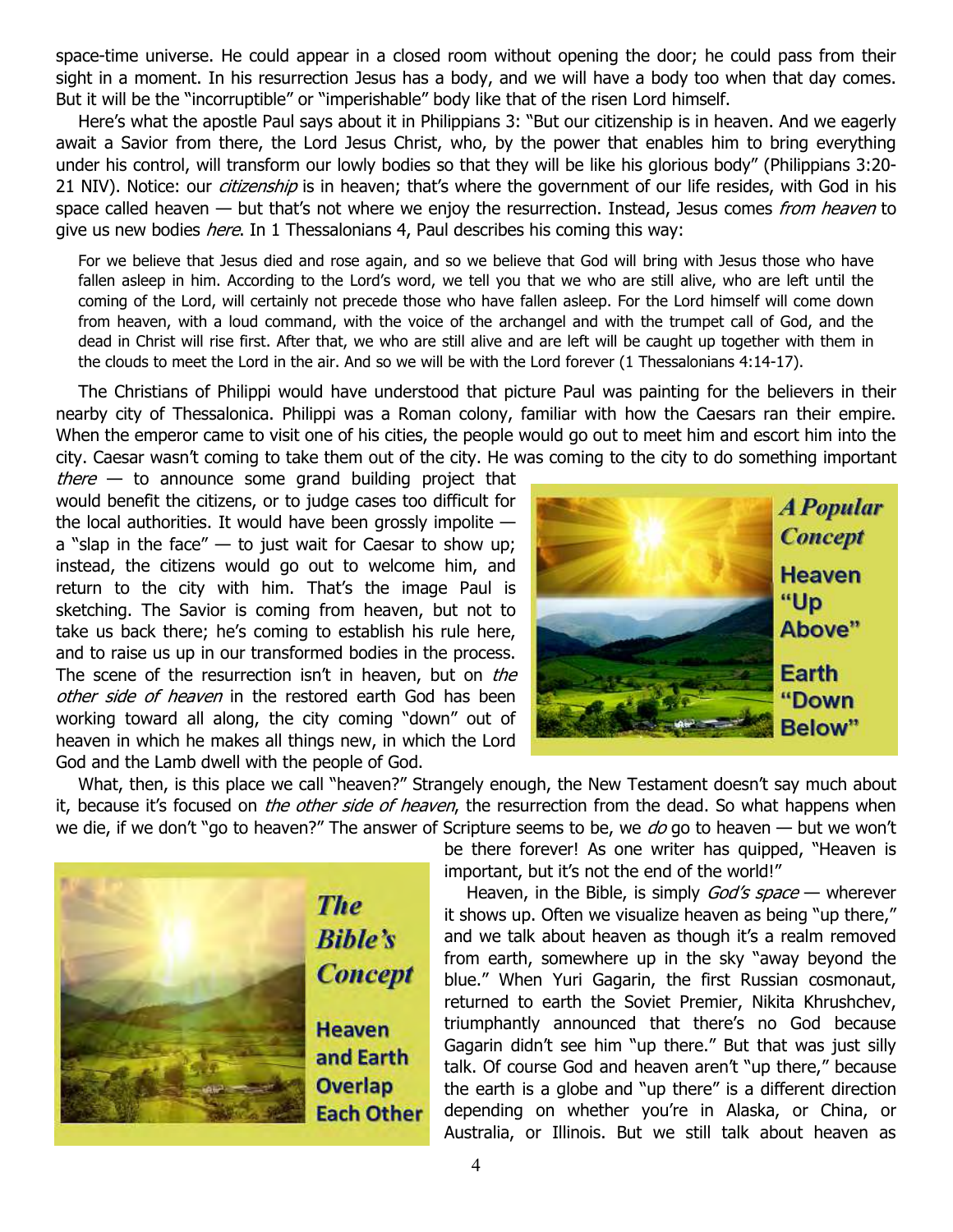though it's some inaccessible place where God lives, far removed from earth. And if God is far away in our thinking, then it's hard to see him involved in our life right now.

But that's not the Bible's way of thinking about heaven. For the people of the Bible — for Jesus, the apostles, Moses, the prophets and psalmists — heaven is wherever the action of God is evident and his will is being done. Jesus taught us to pray, "Thy kingdom come, thy will be done, on earth as it is in heaven." Heaven and earth are simply two sides of God's creation  $-$  as we read at the beginning of the Bible in the book of Genesis, and at the end of the Bible where God restores both heaven and earth. The Bible's perspective is that heaven and earth are *interlaced, or interlocking*. Heaven is God's space —his control center,

where he's running the show  $-$  but that doesn't mean he's far away. Instead, because heaven is simply another dimension of reality, God is always near to us. Throughout Scripture we're invited to draw near to him, even in the life we live now, because *heaven isn't far away*. As Paul writes to the Colossians, in Jesus the Messiah God has reconciled to himself *all things*, both in heaven and in earth (Colossians 1:20). In the resurrection body of Jesus, heaven and earth have come together.

What happens, then, when we die in the Lord? The Bible only gives a few hints about that, because it's looking beyond heaven. The apostle Paul, in prison for the faith and in a lifethreatening situation, had to ask whether it was better for him

to die or to go on living. He wrote to the Philippians, "For to me, to live is Christ and to die is gain. . . . I am torn between the two: I desire to depart and be with Christ, which is better by far . . ." (Philippians 1:21, 23). Paul understood that, should his earthly life come to an end, as a member of Christ's body he would be "with Christ." Jesus told his disciples, "Do not let your hearts be troubled. Trust in God; trust also in me. In my Father's house are many rooms [the older translation says "many mansions"]; if it were not so, I would have told you. I am going there to prepare a place for you" (John 14:1-2). There is a place for us after death, but





the word Jesus uses here doesn't mean a permanent place, one that lasts forever. The word in Greek is *mone*, which means a temporary resting place, like a motel we stay in while we're on a trip.

A motel isn't our destination; it's only a place where we rest on the way to where we're really going. Heaven is like that. It's like being on an airplane flight that isn't yet cleared for landing, due to weather conditions or air traffic, so the flight has to go into a holding pattern. A motel room or a holding pattern are nice things to have, but they're not the end of the trip; they're not our "home." When we die in the Lord we go to where

Jesus has gone before us, "at the right hand of the Father," to that space that overlaps our space  $-$  where things happen that we can't quite fit into our four-dimensional world of space and time. We call that "heaven" because the Father and the Son are there. But they have another plan for us; there's another life to live, beginning on the day of resurrection. Resurrection is "life *after* life after death."

If you know anything about computers, or what they call "the cloud" which is just another name for the vast world of the Internet, you will appreciate this analogy. When we die, God uploads our software to his "cloud." He runs his anti-virus and anti-malware programs to clean it up. Then, at the resurrection, he downloads our software into our new body. We don't need our old body, which will have decayed long ago into its various elements that have become part of something else. We don't need our old "hard drive." The real "us" is our "software" — all that data, all those images that make us uniquely who we are. And God can download that into any new "hard drive," or whatever glorious "storage device," he creates for us, with the Holy Spirit as the operating system.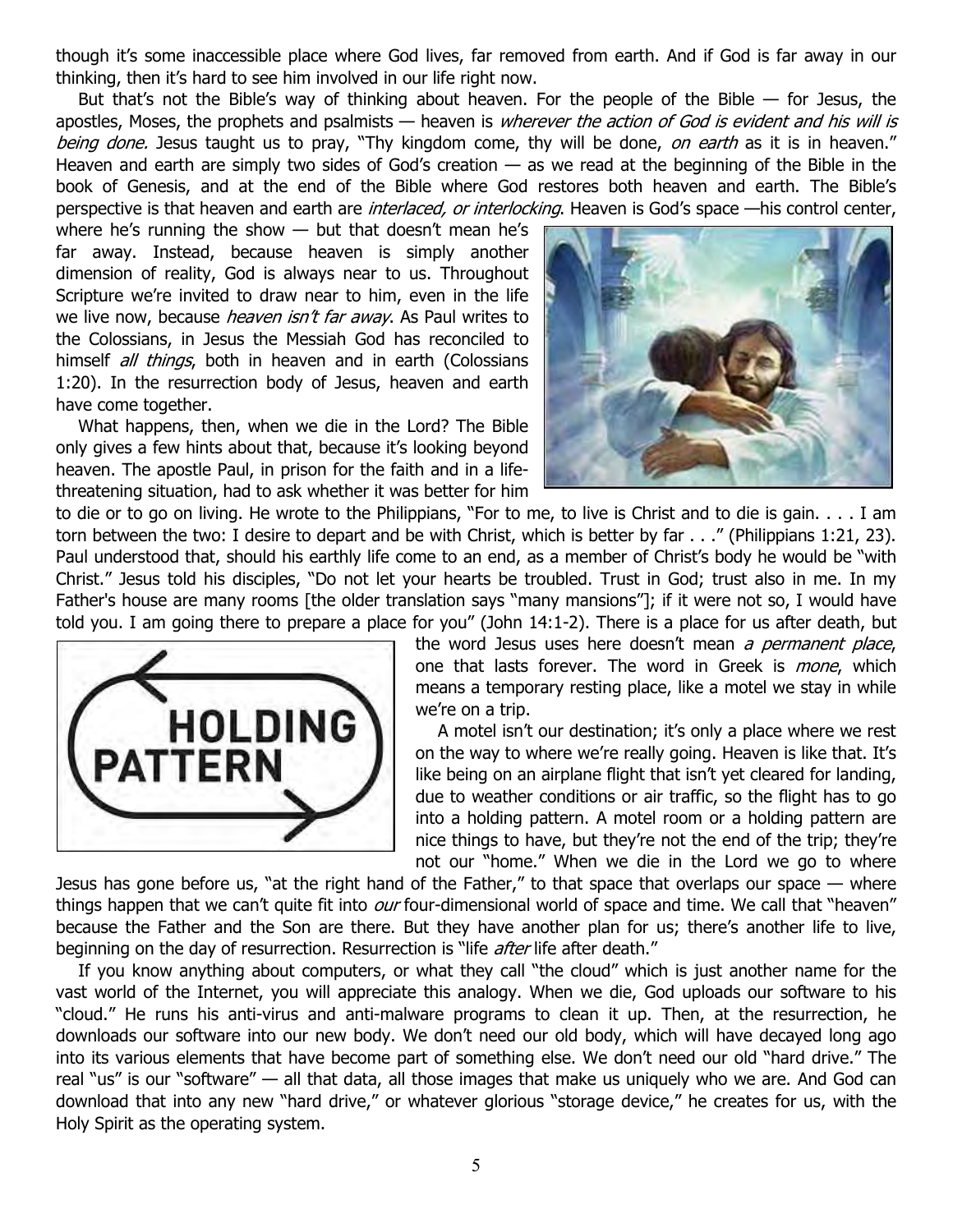Software doesn't do anything till it's installed in some device. When we die, we're at rest in Jesus till he gives us our resurrection body  $-$  a body like his. But there's this one catch. Our computers or mobile devices can't reach the Internet unless we have a connection to it. Our software can't get uploaded to God's "cloud" unless we're connected. And the Bible is pretty clear that God has set up only one connection, through his Son Jesus: "I am the way, and the truth, and the life; no one comes to the Father, except through me" (John 14:6). If we're going to have a resurrection life, we need to get connected with Jesus, and stay connected.

If we read the Bible, we discover that the aim of Christian believers is to live a life that reflects the resurrection of Jesus — a life that's to be revealed more fully when God renews his creation. As Peter asks in his second letter, "In keeping with his promise we are looking forward to a new heaven and a new earth, where righteousness dwells. . . . What kind of people ought you to be? You ought to live holy and godly lives as you look forward to the day of God and speed its coming" (2 Peter 3:13, 11-12). Such a life challenges the authorities that now control this world. It reveals there's a higher authority that, in the end, will defeat the powers of injustice and oppression and death. Such a life proclaims that "Jesus is Lord"  $-$  not Caesar, or the state, or the prevailing culture. The New Testament



includes several descriptions of this life. It's the life of discipleship the risen Jesus told his apostles to teach throughout the world: "Go and make disciples of all nations, baptizing them in the name of the Father and of the Son and of the Holy Spirit, and teaching them to obey everything I have commanded you" (Matthew 28:19-20). (That's the point Brandon was driving home at our Lenten service last week.) Matthew, Mark, Luke, and John wrote their Gospels to record just what it was Jesus commanded us to do to demonstrate that future life.

But somewhere in the Middle Ages things got turned around. The purpose of the Christian faith changed; it became a means to escape this life and get to heaven, leaving this world God loves to rot in its darkness and hopelessness and despair, and lacking the witness of a body of people whose lives point to God's ultimate purpose in a renewed heaven and earth. Friends, we need to get back to Bible Christianity, and the faith that holds to the hope of resurrection and *builds toward it* by the way we live, both as individual believers and as a community of faith.

So the Apostle Paul encourages us, at the end of 1 Corinthians 15: because Jesus has been raised from the dead, "be steadfast, immovable, always *abounding in the work of the Lord*, knowing that in the Lord your labor is not in vain." And notice what he says next. Recall that the Bible had no chapter and verse divisions till the thirteenth century; Paul didn't intend for his train of thought to break at that point. So let's remind ourselves of his complete thought: "Therefore, my beloved brethren, be steadfast, immovable, always abounding in the work of the Lord, knowing that in the Lord your labor is not in vain. Now concerning the contribution for the saints: as I directed the churches of Galatia, so you also are to do." Paul was collecting an offering to help the Christians of Jerusalem who were in dire need due to persecution and famine, and this work of mercy was a direct outgrowth of the promise of resurrection.

In other words, because Jesus has been raised from the dead, we who belong to him shall also be raised to life on this earth. Therefore, what we do to build toward the better world of God's new creation will not be in vain, it will not be lost; we will enjoy that better world one day. It won't be a completely different world, as if God decided he'd made a big mistake when he created this one; it's our same world, purged of evil and the curse of sin, and transformed into the kind of place where God can live together with his people. As John sees at the end of the Revelation, "Look! God's dwelling place is now among the people, and he will dwell with them. They will be his people, and God himself will be with them and be their God" (Revelation 21:3).